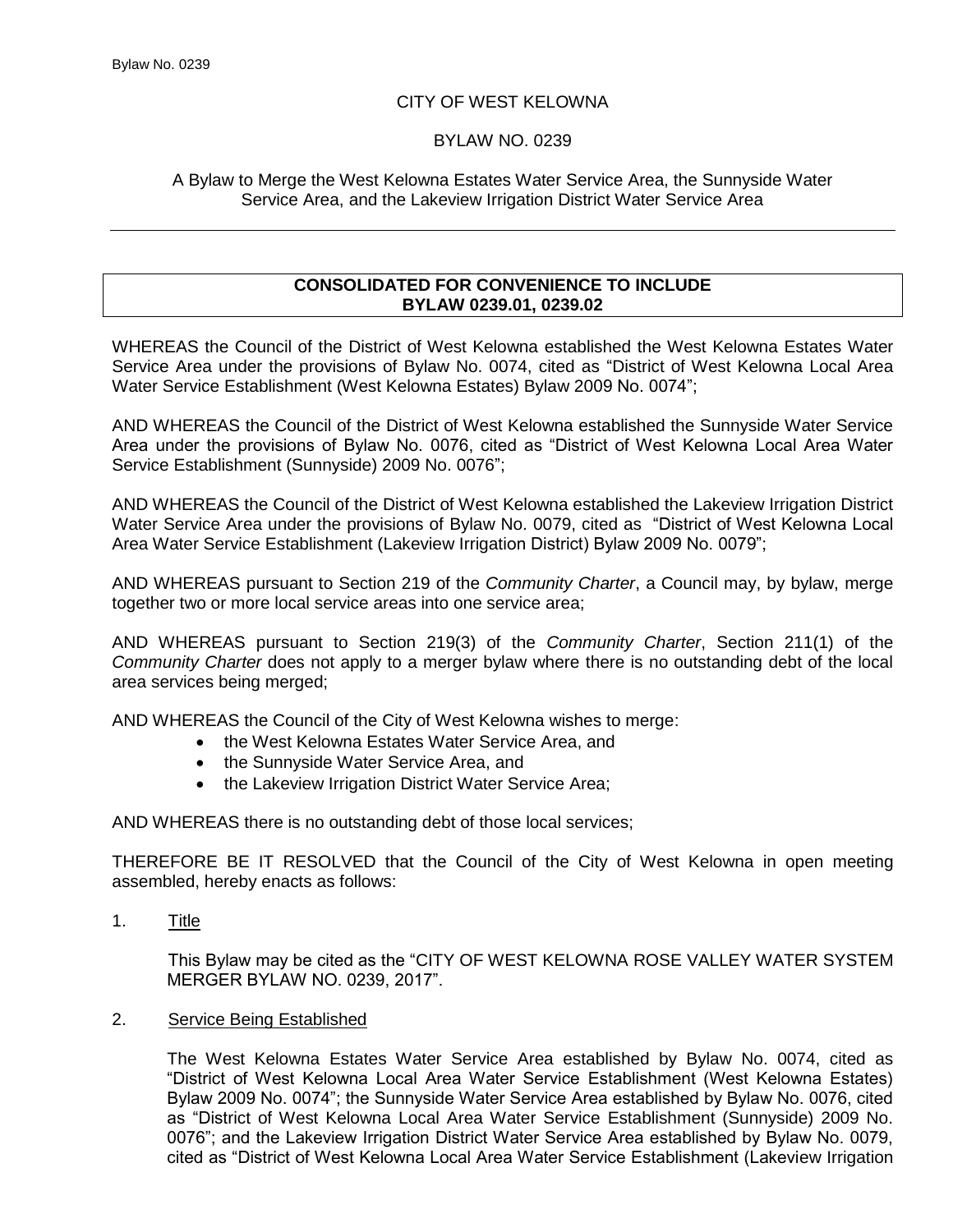District) Bylaw 2009 No. 0079", are hereby merged into one service for the operation and maintenance of a water system service. The service shall be known as the Rose Valley Water System.

#### 3. Service Area Boundaries

The boundaries of the merged service area are as shown on Schedule A, attached to and forming part of this bylaw. The service area shall be known as the Rose Valley Water System.

- 4. The annual costs for the service established in Section 2 shall be recovered by:
	- 4.1 the imposition of a parcel tax under Section 200 of the *Community Charter* on the basis of a single amount for each parcel as per Section 202(2)(a) and/or
	- 4.2 the imposition of local area service charges under Section 210 and 194 of the *Community Charter* that may be set by separate bylaw for the purpose of recovering these costs.

READ A FIRST, SECOND AND THIRD TIME THIS 14TH DAY OF NOVEMBER, 2017 ADOPTED THIS 28TH DAY OF NOVEMBER, 2017

M A Y O R

CITY CLERK